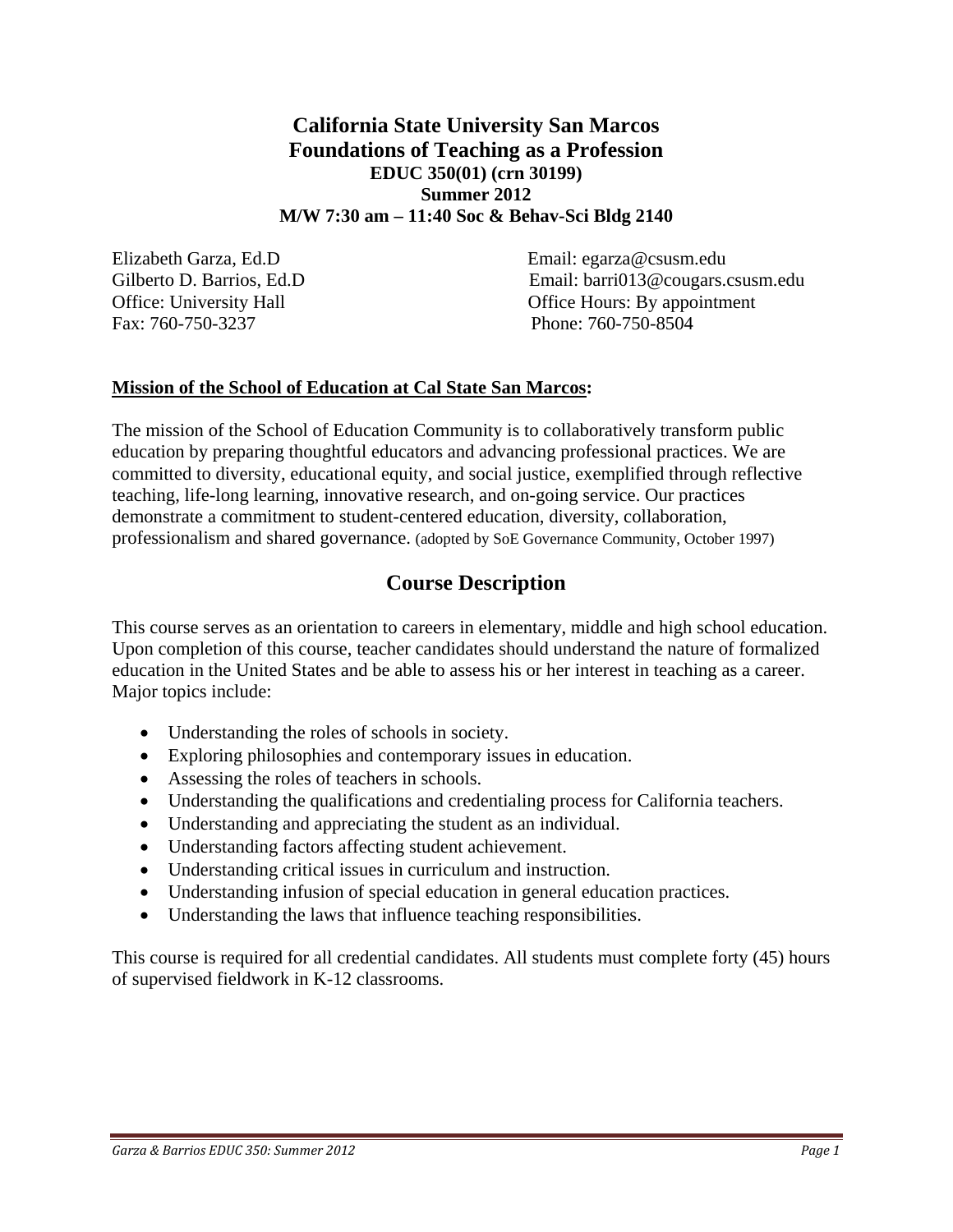# **Teaching Performance Expectation (TPE) for EDUC 350**:

A primary goal of EDUC 350 is to begin the process of developing teacher candidates to become professional educators. The following TPE of the California Commission for Teacher Credentialing is expected to be met during this course:

# **TPE 12: Professional, Legal and Ethical Obligations**

Candidates are aware of their own personal values and biases and recognize ways in which these values and biases affect the teaching and learning of students. They resist racism and acts of intolerance. Candidates appropriately manage their professional time spent in teaching responsibilities to ensure that academic goals are met. Candidates for a Teaching Credential understand and honor legal and professional obligations to protect the privacy, health, and safety of students, families, and other school professionals. They are aware of and act in accordance with ethical considerations and they model ethical behaviors for students. Candidates understand and honor all laws relating to professional misconduct and moral fitness.

## **Teaching Performance Assessment for Developing as a Professional Educator**

The successful completion of the personal philosophy assignment is a requirement for completion of this course and is a component of partially meeting the TPE described above. This statement will be used for assessment both in the course and at completion of the School of Education program. Retain an electronic copy of your statement for submission for your portfolio at the completion of your teacher education program.

## **Authorization to Teach English Learners:**

The Cal State San Marcos credential programs have been specifically designed to prepare teachers for the diversity of languages often encountered in California public school classrooms. The authorization to teach English learners is met through the infusion of content and experiences within the credential program, as well as additional coursework. Students successfully completing this program receive a credential with authorization to teach English learners.

(approved by CCTC in SB 2042 Program Standards, August 2002)

## **Special Education Inclusion:**

Consistent with the intent to offer a seamless teaching credential in the School of Education, this course will introduce the collaborative infusion of special education competencies that reflect inclusive educational practices. Students will demonstrate a knowledge of laws and dispositions that relate to special education through a variety of activities such as the viewing and analysis of the video F.A.T. City, reading and analysis of special education law, and *Creating an Inclusive School*.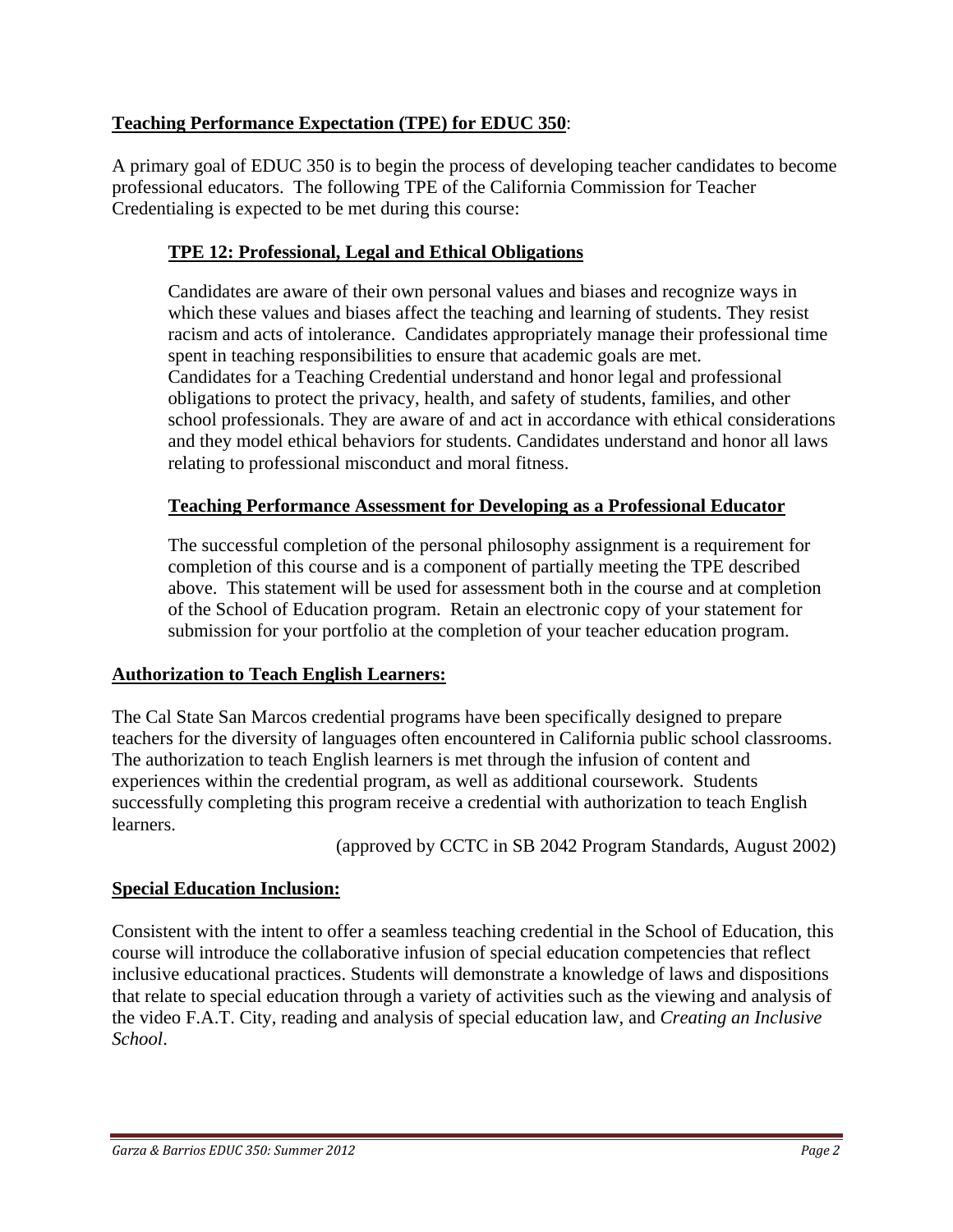**<u>Students with Disabilities Requiring Reasonable Accommodations: Students are</u>** approved for services through the Disabled Student Services Office (DSS), CRA 4300. This office can be contacted by phone at (760) 750-4905, or TTY (760) 750-4909. Students authorized by DSS to receive reasonable accommodations should meet with their instructor during office hours or, in order to ensure confidentiality, in a more private setting.

**All University Writing Requirement**: In keeping with the All-University Writing Requirement, all 3 unit courses must have a writing component of at least 2,500 words (approximately). This will be met through written assignments.

# **CSUSM Academic Honesty Policy:**

Students will be expected to adhere to standards of academic honesty and integrity, as outlined in the Student Academic Honesty Policy. All written work and oral presentation assignments must be original work. All ideas/materials that are borrowed from other sources must have appropriate references to the original sources. Any quoted material should give credit to the source and be punctuated with quotation marks.

Students are responsible for honest completion of their work including examinations. There will be no tolerance for infractions. If you believe there has been an infraction by someone in the class, please bring it to the instructor's attention. The instructor reserves the right to discipline any student for academic dishonesty in accordance with the general rules and regulations of the university. Disciplinary action may include the lowering of grades and/or the assignment of a failing grade for an exam, assignment, or the class as a whole."

Incidents of Academic Dishonesty will be reported to the Dean of Students. Sanctions at the University level may include suspension or expulsion from the University.

# **Plagiarism:**

As an educator, it is expected that each student will do his/her own work, and contribute equally to group projects and processes. Plagiarism or cheating is unacceptable under any circumstances. If you are in doubt about whether your work is paraphrased or plagiarized see the Plagiarism Prevention for Students website http://library.csusm.edu/plagiarism/index.html. If there are questions about academic honesty, please consult the University catalog.

## **Use of Technology:**

Students are expected to demonstrate competency in the use of various forms of technology (i.e. word processing, electronic mail, Cougar Course, use of the Internet, and/or multimedia presentations). Specific requirements for course assignments with regard to technology are at the discretion of the instructor. Keep a digital copy of all assignments for use in your teaching portfolio. All assignments will be submitted online, and some submitted in hard copy as well.

# **Electronic Communication Protocol**

Electronic correspondence is a part of your professional interactions. If you need to contact the instructor, e-mail is often the easiest way to do so. It is my intention to respond to all received emails in a timely manner. Please be reminded that e-mail and on-line discussions are a very specific form of communication, with their own nuances and etiquette. For instance, electronic messages sent in all upper case (or lower case) letters, major typos, or slang, often communicate more than the sender originally intended. With that said, please be mindful of all e-mail and on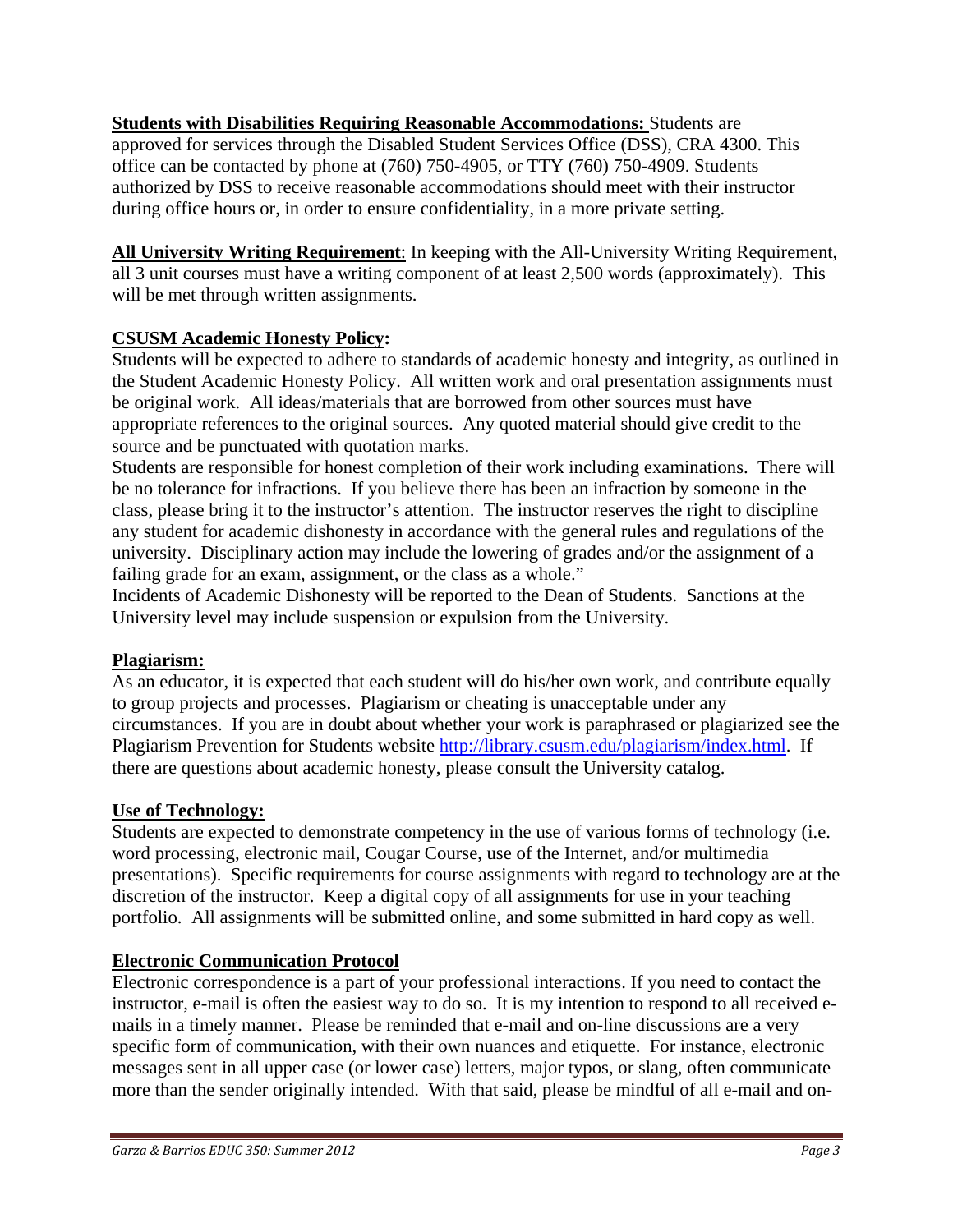line discussion messages you send to your colleagues, to faculty members in the School of Education, or to persons within the greater educational community. All electronic messages should be crafted with professionalism and care.

Things to consider:

- Would I say in person what this electronic message specifically says?
- How could this message be misconstrued?
- Does this message represent my highest self?
- Am I sending this electronic message to avoid a face-to-face conversation?

In addition, if there is ever a concern with an electronic message sent to you, please talk with the author in person in order to correct any confusion.

### **Credential Program Recommendations:**

As one of several evaluation methods, EDUC 350 course instructors are asked for feedback concerning credential candidates who are applying for programs at Cal State San Marcos. Keep in mind that your professionalism and hard work in this class not only affect your course grade, but also indicate your readiness for a credential program.

### **School of Education Attendance Policy:**

Due to the dynamic and interactive nature of courses in the School of Education, all students are expected to attend all classes and participate actively. Absences and late arrivals/early departures will affect the final grade. A minimum grade of  $C<sub>+</sub>$  is required in EDUC 350 to qualify as prerequisite for admission to the Cal State San Marcos teacher credential program. SOE attendance policy states: "At a minimum, students must attend 80% of class time, or s/he may not receive a passing grade for the course at the discretion of the instructor. Individual instructors may adopt more stringent attendance requirements." The attendance policy includes attendance both in face-to-face class sessions and on-line class sessions. Should students have extenuating circumstances, please contact the instructor as soon as possible.

### **Class Discussions and Participation:**

Students will engage in student-centered learning each class session, and will be expected to actively participate.

- Do you participate in class discussions productively, sharing your knowledge and understandings?
- Do you interact productively with peers, taking on a variety of roles (leader, follower)?
- Do you contribute appropriately to group work—do you "do your share"?
- Are you able to accept others' opinions?
- Are you supportive of others' ideas?
- Do you support your peers during their presentations?
- Can you monitor and adjust your participation to allow for others' ideas as well as your own to be heard?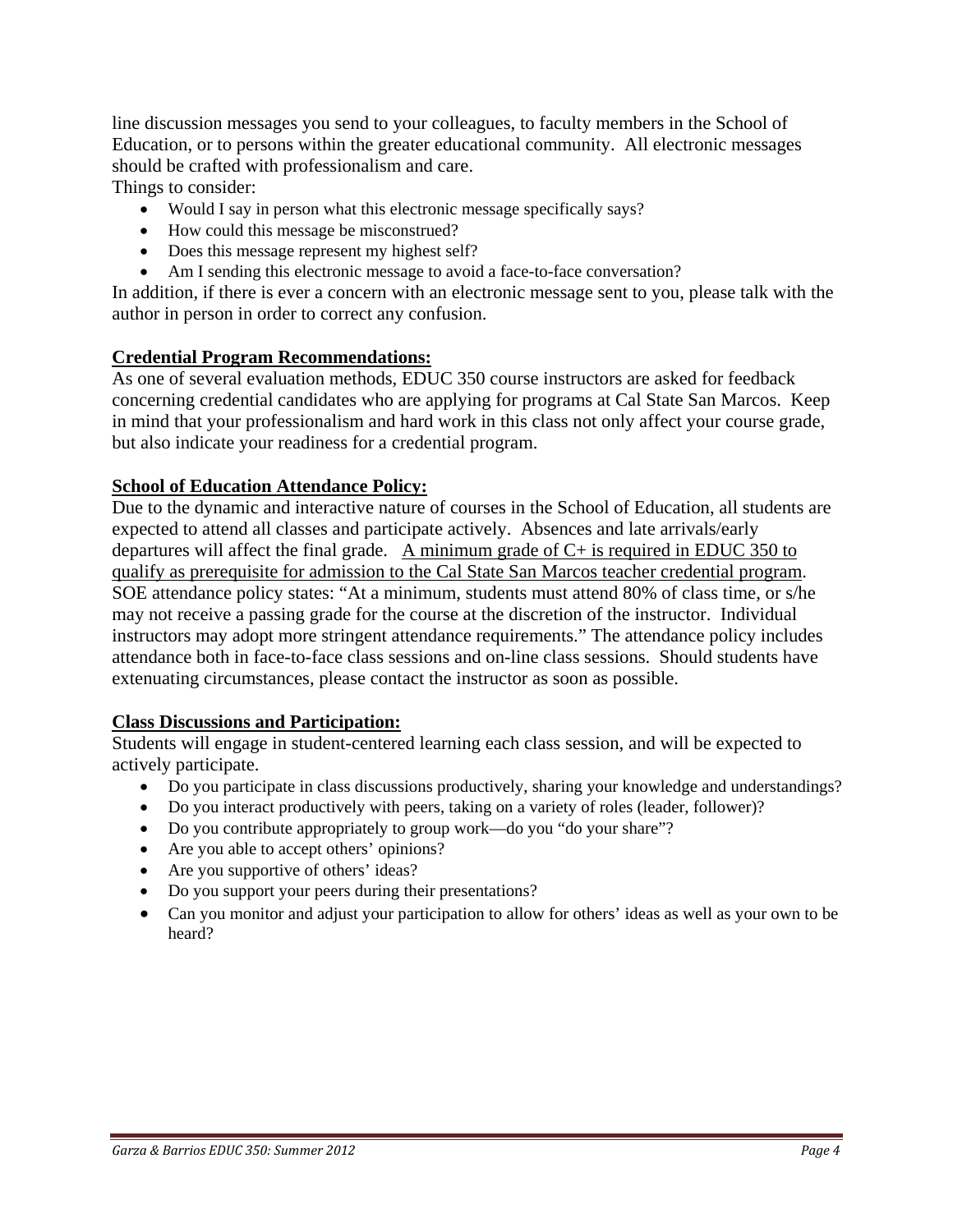# **Course Requirements**

Teacher education is a professional preparation program. It is expected that students will come to class prepared to discuss the readings, submit required assignments, and participate in class activities. Students are expected to adhere to academic honesty and integrity, standards of dependability, confidentiality and writing achievement. Because it is important for teachers to be able to effectively communicate their ideas to students, parents, colleagues, and administrators, writing that is original, clear and error-free is a priority for the School of Education. Keep a digital copy of all assignments for use in your teaching portfolio. All assignments will be submitted online, and some will be submitted in hard copy as well. It is expected that work will be turned in on time. Please discuss individual issues with the instructor. Points will be deducted if assignments are submitted late (10% penalty per day late; no credit will be awarded if the assignment is one week late). Please note that late assignments will be given reduced points. *Assignments that are turned in a week late will be given a grade of zero.* 

Note: This is a hybrid class, which means one or more class sessions will be conducted online. It is your responsibility to complete the work assigned for each online class session. You will be graded for the content and participation in these required activities. Some online class sessions will allow you to interact at your convenience by a due date. Other online class sessions will require your participation at a designated time and require the use of a head set with usb cable.

## **Required Texts & Materials:**

- Grant, Carl. A. & Gillette, Maureen. (2006). *Learning to Teach Everyone's Children: Equity, Empowerment*
- Villa, R. A. and Thousand, J. S. (2005). *Creating an Inclusive School* (2nd ed.). Alexandria, VA: Association for Supervision and Curriculum Development.
- USB Headset H360 with microphone (Logitech is recommended)

Articles and Videos located on ED 350 Cougar Course

# **Optional Texts:**

Nieto, Sonia. (2006). *Why We Teach*. NY: Teachers College Press. ISBN 0807745936, Approximately \$12 - 20.

# **Field Work:**

In addition to in-class work, assigned readings and projects, students will participate in 45 hours of supervised fieldwork assignments in a variety of public school settings. Details on the fieldwork are found on the SoE syllabus webpage, at the top of the list of syllabi for this semester. Documentation of these hours is required to receive a grade in EDUC 350. Cal State San Marcos students are expected to adhere to professional standards in their dress and behavior in the field. Required clearances (fingerprints, TB test) are the responsibility of the student. A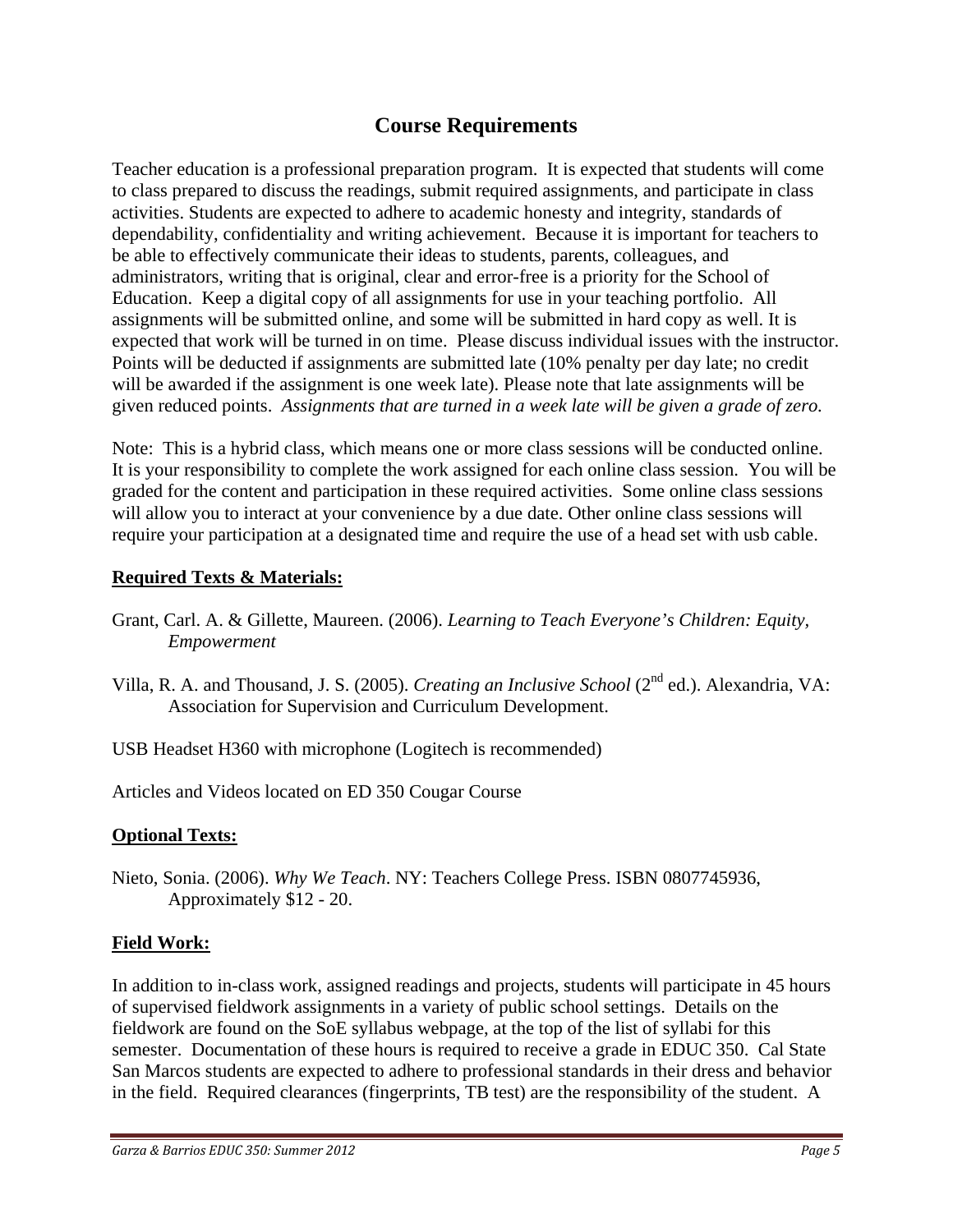recommendation (usually from the classroom teacher where most of the fieldwork is done, also known as a Field Experience Recommendation) is a requirement for admission to the Cal State San Marcos Teacher Credentialing programs.

## **Assignments and grading:**

## **Grading Scale:**

Grades will be determined by the total number of points earned on a scale of 100 possible points:

 $A = 93-100$ ,  $A = 90-92$ ,  $B = 87-89$ ,  $B = 83-86$ ,  $B = 80-82$ ,  $C = 77-79$ ,  $C = 73-71$ ,  $C = 70-79$ 72, **D** = 60-69, **F** = 0-59

| Reading Logs                                            | 14 points |
|---------------------------------------------------------|-----------|
| Web based Learning                                      | 10 points |
| <b>Current Events Report</b>                            | 7 points  |
| Special Education Inclusion (the Outsider) Essay        | 18 points |
| Interview of a Teacher Paper                            | 15 points |
| Personal Philosophy of Schooling, Learning and Teaching | 20 points |
| Classroom Observation Reports $(x 4)$                   | 16 points |
|                                                         | 100 total |

# **Assignment Descriptions**

## **1. Web based Learning**

Students will complete activities online in the Moodle shell (350 Cougar Course). The online readings, discussion forums and activities will be your online sessions indicated in the schedule**.**  Students should make sure to complete all the work. Failure to complete all the work for the online session in its entirety will count as an absence for one day. Work completed during online sessions is evaluated based on the extent to which it meets the requirements for each activity.

# **2. Reading log**

The reading log is an opportunity to reflect on learning about teaching through the assigned readings for each week. In the reading log, students do not summarize the readings but rather they respond to the readings: agreeing, disagreeing, noting specific insights and ideas, etc. Entries *must* refer to the readings. Entries should be 1 - 2 paragraphs in length (approximately 200 words). Log entries must be submitted via the course Cougar Course site by the due date for each entry in the course schedule. *Bring a copy of the reading log entry with you to class on the due date and be prepared to share it with a partner.* No credit will be given for late reading log submissions. In extraordinary circumstances, if you do not have access to cougar course, please email it to the instructor.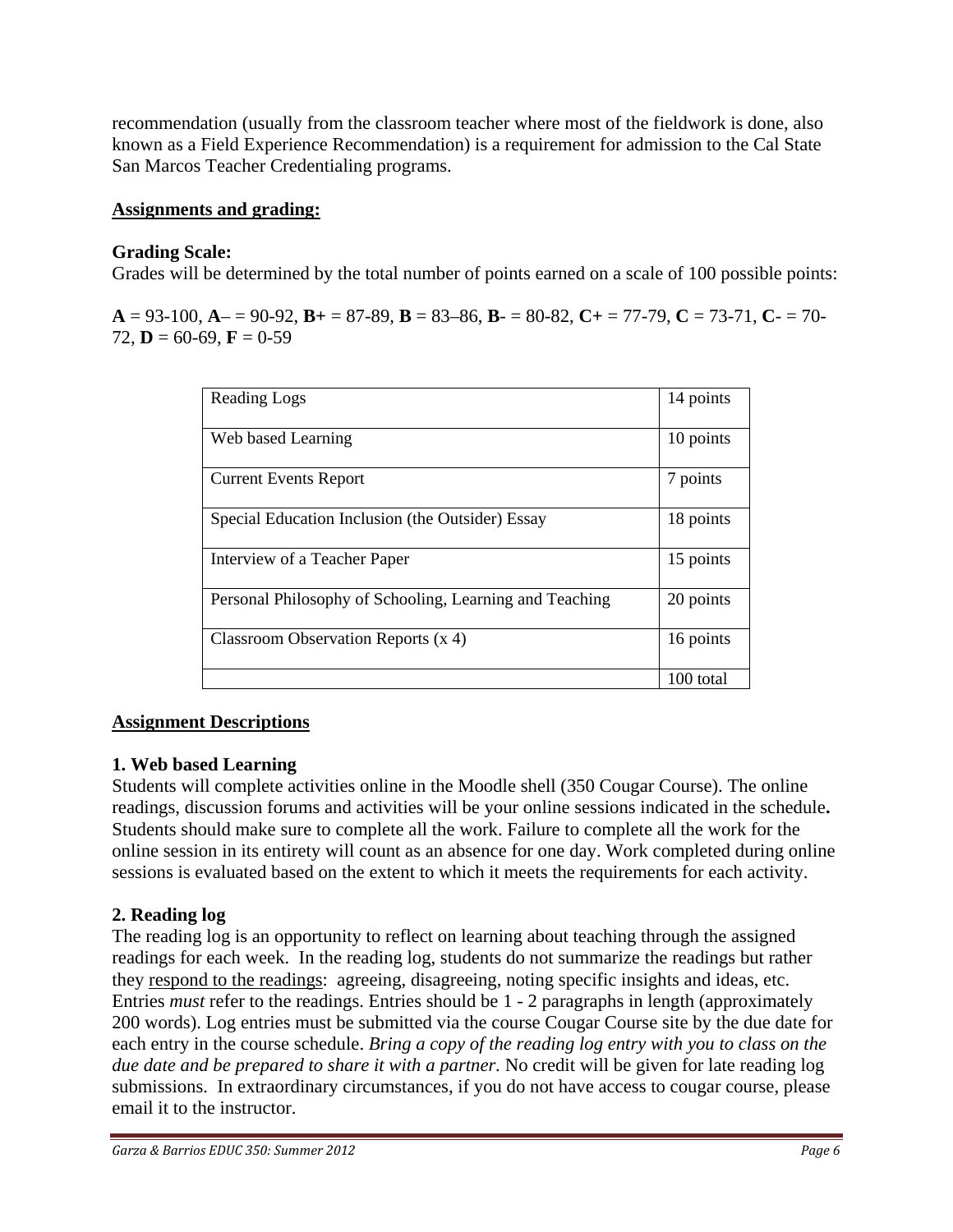# **3. Current events in education**

Students share a current event in education (CE) from the week's news in K-12 education. The CE information may be from television, radio, internet (e.g., www.edweek.org/), newspaper, or magazine, and may pertain to local, national/, or international educational issues. Students choose a CE of that is of significance and/or interest to them. Students use the following template to share their CE information. The CE should not exceed one page. Students share their CE with their group members in the "Forum: Current Events" found on Cougar Course. *Group members must read and comment on each CE report by each of the group member.* It is recommended that comments focus on the interests, issues and questions that the CE raises for you. Comments should be approximately 50 words in length.

| $\mathbf{X}$ | <b>Items Needed in CE Report Presentation</b>                                 |  |
|--------------|-------------------------------------------------------------------------------|--|
|              | State the source of the CE information                                        |  |
|              | The source of my CE is                                                        |  |
|              | Summarize at least 1 and no more than 3 main point(s) of the $CE$ information |  |
|              | A main point of the CE is                                                     |  |
|              | Another main point is                                                         |  |
|              | Share one quote from the source                                               |  |
|              | One quote from the source is                                                  |  |
|              | Explain why the CE is of significance and/or interest to you                  |  |
|              | This CE is of significance and/or interest to me because                      |  |

Checklist and Template for CE presentations

# **4. Special Education Inclusion (The "outsider") paper**

See detailed description below. Many students with special needs come to view themselves as *outsiders* because they are labeled as different from the typical student. Following the procedures written in the detailed description below students write a reflective essay about inclusion. Students submit the assignment on Cougar Course site.

# **5. Personal philosophy of schooling, learning and teaching**

See detailed description below. Students write a 4-5 page paper describing their current philosophy of schooling, learning and teaching following the template provided. The written report is submitted to the instructor via the Cougar Course site**.** 

# **6. Interview of a teacher**

See detailed description below. Students write a paper based on an interview of a teacher. The written report is due via the Cougar Course site. *Bring a copy of the paper with you on the due date. Be prepared to share it with a partner* 

# **7. Classroom observation reports**

Based on your observations in 4 distinct classroom settings, you will complete 4 observation reports. You must follow the guidelines for the classroom observation reports provided to students on the cougar course. Complete one classroom observation report for each of the following 4 settings: high school, middle school, elementary school, special setting. Place all 4 reports in one document and submit to Cougar Courses by the due date.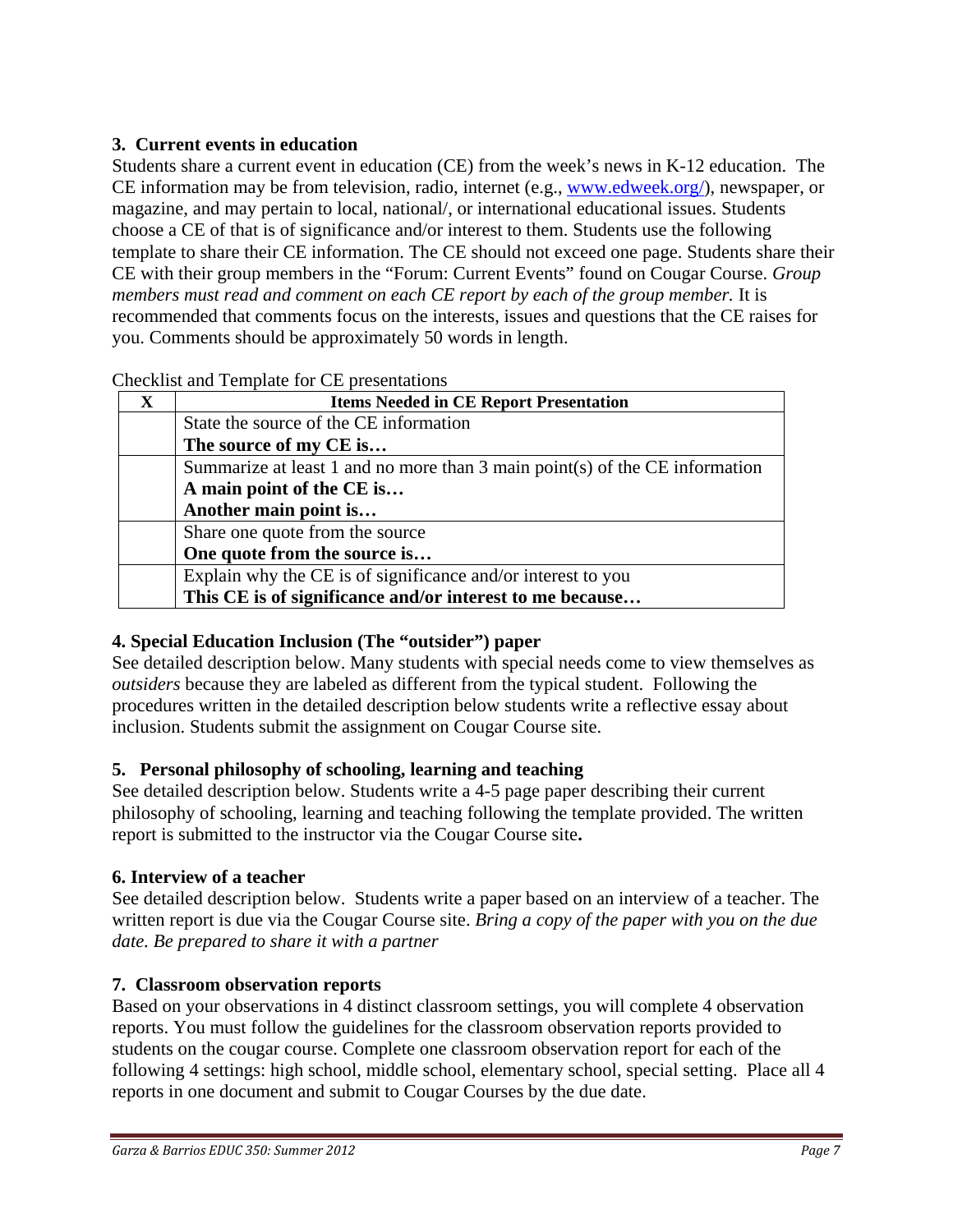## **Special Education Inclusion (The "Outsider") Paper Detailed Assignment Description**

Many students with special needs come to view themselves as *outsiders* because they are labeled as different from the typical student. But most have experienced some sense of being an outsider during their schooling, K-12.

After reading chapters 1-3 in *Creating an Inclusive School* and at least two of the *Voices of Inclusion*, (from the chapter in the Villa & Thousand text) students write **a reflective essay** (3 pages, double spaced, Times New Roman font, size 11).

Essays must include the components in the following checklist

| X | <b>Components of reflective essay</b>                                                                                                                                                                                                                                                                                                                                                                                                      |
|---|--------------------------------------------------------------------------------------------------------------------------------------------------------------------------------------------------------------------------------------------------------------------------------------------------------------------------------------------------------------------------------------------------------------------------------------------|
|   | Describe and explain the reason(s) for your own (or a friend's) school experience that caused you to<br>feel like an outsider (such as differences due to gender, religion, looks, beliefs/interests, family situation,<br>academic ability, etc.)                                                                                                                                                                                         |
|   | hat personal characteristics fostered your (or your friend's) feeling of being different?                                                                                                                                                                                                                                                                                                                                                  |
|   | Comment on this school experience that caused you to feel like an outsider<br>How did you react and cope with the situation?<br>Did you share your experience with any teachers? Did any teachers assist you?<br>What could school staff, parents or friends have done to help?<br>In what ways did this experience change you? What did you "learn" from this experience?<br>How might this experience make you a more sensitive teacher? |
|   | Make 1 to 2 specific connections to the VT text, making sure to quote the VT text in your article and<br>explain the connection.                                                                                                                                                                                                                                                                                                           |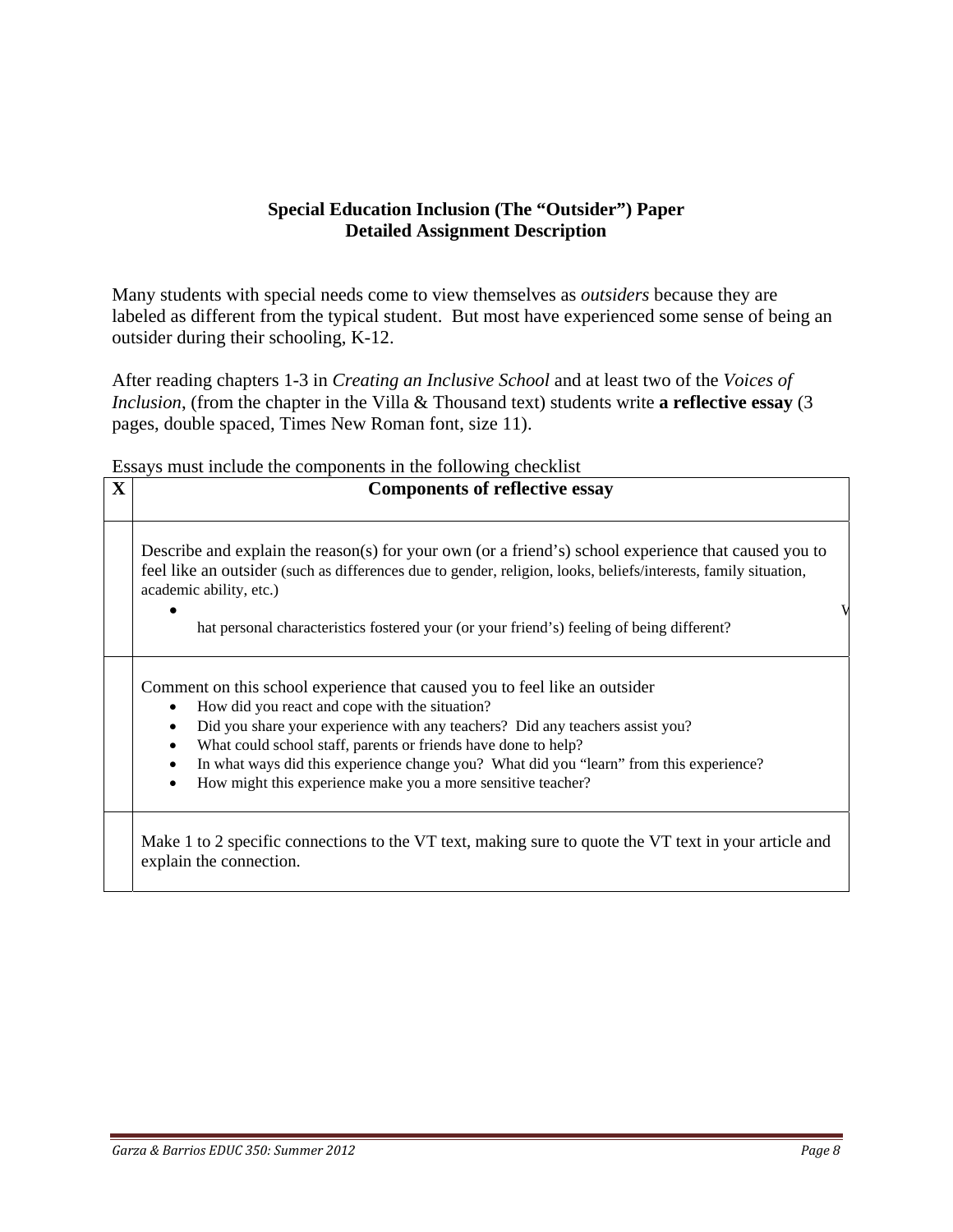#### **Interview of a Teacher Detailed Assignment Description**

The purpose is the Interview of a Teacher assignment is to gain insights about the profession of teaching by analyzing the information gathered by interviewing a teacher with a distinct philosophy and experience. First, students interview a teacher and take notes. Second, students use the information from the interview to write a 3–4 page **analytical paper** that contains all components indicated in the checklist.

#### *FIRST: Gather information:*

 secondary school classrooms. Suggested questions are: Interview a current or retired teacher who has had at least 3 years of full–time experience in elementary, middle, or

- Why did the teacher choose to enter teaching? How attractive was the profession to prospective teachers at that time? What were the other career paths available; were any others seriously considered? Does the teacher have any regrets about becoming a teacher?
- What is the teacher's metaphor for "teaching" or "teacher"?
- What professional education did the teacher have? How helpful was it in learning to teach? At what point did the teacher feel comfortable as a teacher?
- made? To what extent were those moves voluntary? For current teachers, are further moves desired? If What career moves (school buildings, grade level, special students, subject matter, etc.) has the teacher so, what are they, and why?
- What were/are the teacher's goals for the education of students? Have these goals changed over the years?
- about his/her students' lives and needs? What have been the teacher's experiences with in working with students from different backgrounds? What are the main features of the teacher's approach toward teaching? How did/does the teacher learn
- individual students or activities, or are the memories more general? What are some favorite memories from the teacher's classroom? Does the teacher tend to remember
- What have been the major joys and frustrations of teaching? On what issues does the teacher feel strongly about making changes in the way that schooling occurs now? What does the teacher think of current "hot issues" in education? How does the teacher take action to address new reforms that impact his/her classroom?
- What has the teacher learned from being a teacher?

### *SECOND: Write Analytical Paper*

After gathering information through the interview, students use the guidelines in the checklist below to ensure that their analytical paper contains all required components.

| $\mathbf{X}$ | components of analytical paper                                                                        |  |  |
|--------------|-------------------------------------------------------------------------------------------------------|--|--|
|              | Introduction                                                                                          |  |  |
|              | Briefly describe the teacher interviewed<br>٠                                                         |  |  |
|              | Protect teacher's confidentiality by using a pseudonym and masking identifying details<br>٠           |  |  |
|              | Describe 1st theme that characterizes the information and analyze it                                  |  |  |
|              | State the theme & state what the teacher said about it                                                |  |  |
|              | Explain what this information shows about the benefits and challenges of being a teacher<br>$\bullet$ |  |  |
|              | What connection is there to course content?<br>$\bullet$                                              |  |  |
|              | Describe 2nd theme that best characterizes the information and analyze it                             |  |  |
|              | State the theme $\&$ state what the teacher said about it<br>$\bullet$                                |  |  |
|              | Explain what this information shows about the benefits and challenges of being a teacher<br>$\bullet$ |  |  |
|              | What connection is there to course content?<br>$\bullet$                                              |  |  |
|              | Reflect on what you have learned from the interview. How does it confirm or challenge what you        |  |  |
|              | have been learning about becoming a teacher? What are the implications of what you have learned       |  |  |
|              | through this interview for your thinking about becoming a teacher?                                    |  |  |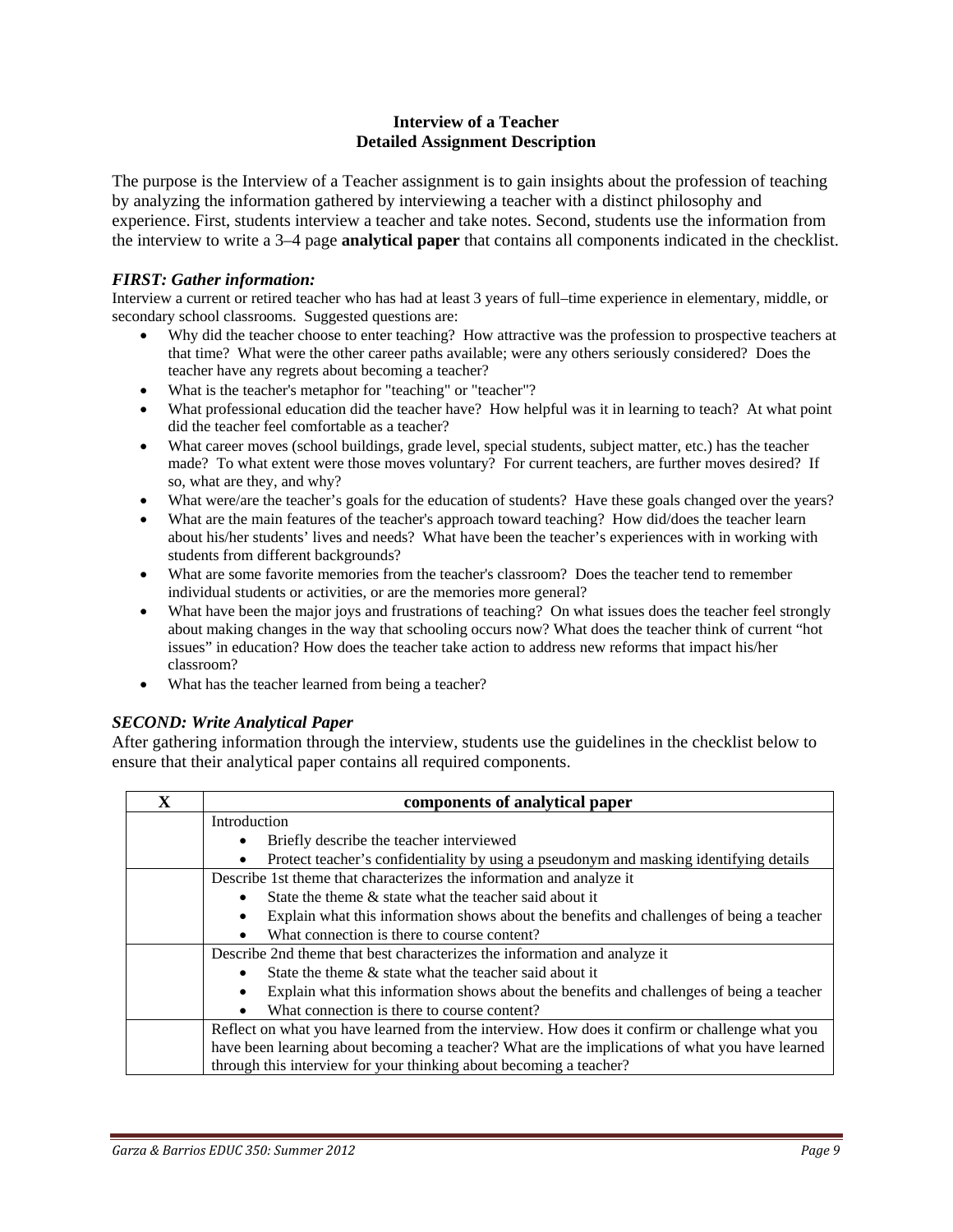### **Philosophy of Education Paper Detailed Assignment Description**

Write a 4-5-page paper (double-spaced) that explains your personal philosophy of schooling, learning and teaching. Follow the template below, and self-assess before you turn in the paper.

#### **Paper Introduction**

Name your philosophy (or combination of philosophies) as described by Grant & Gillette Ch 8. Explain why you are attracted to this philosophical stance. Is it due to your own schooling and/or background, what you've seen in schools since your own school days, the influence of particular persons, texts, other experiences with children/youth, etc.? Describe the level of schooling and subject field(s) you hope to teach.

#### **Nature of schooling**

Describe what you believe is the purpose of schooling in a democracy. How will you as a teacher help achieve these purposes? Give 1-2 examples of how this will look in your classroom/career.

#### **Nature of the learner**

Describe what you believe is the nature of the learner. What are your thoughts about the students you will teach? What do they need from a teacher? Give 1-2 examples of how this will look in your classroom.

### **Nature of the teaching/learning process**

 meaningful learning activities? Describe what you believe is the nature of the teaching/learning process?. What do you believe counts as knowledge and how should it be presented? How will you as a teacher use subject matter and other experiences to guide students toward Give 1-2 examples of how this will look in your classroom.

### **Teacher dispositions and actions**

 Describe what behavior (disposition/attitude & actions) you will exhibit in order to carry out your philosophical position.

Give 1-2 examples of how this will look in your career.

#### **Conclusion**

Recap your philosophy.

What are your outstanding questions/concerns/thoughts about becoming a teacher?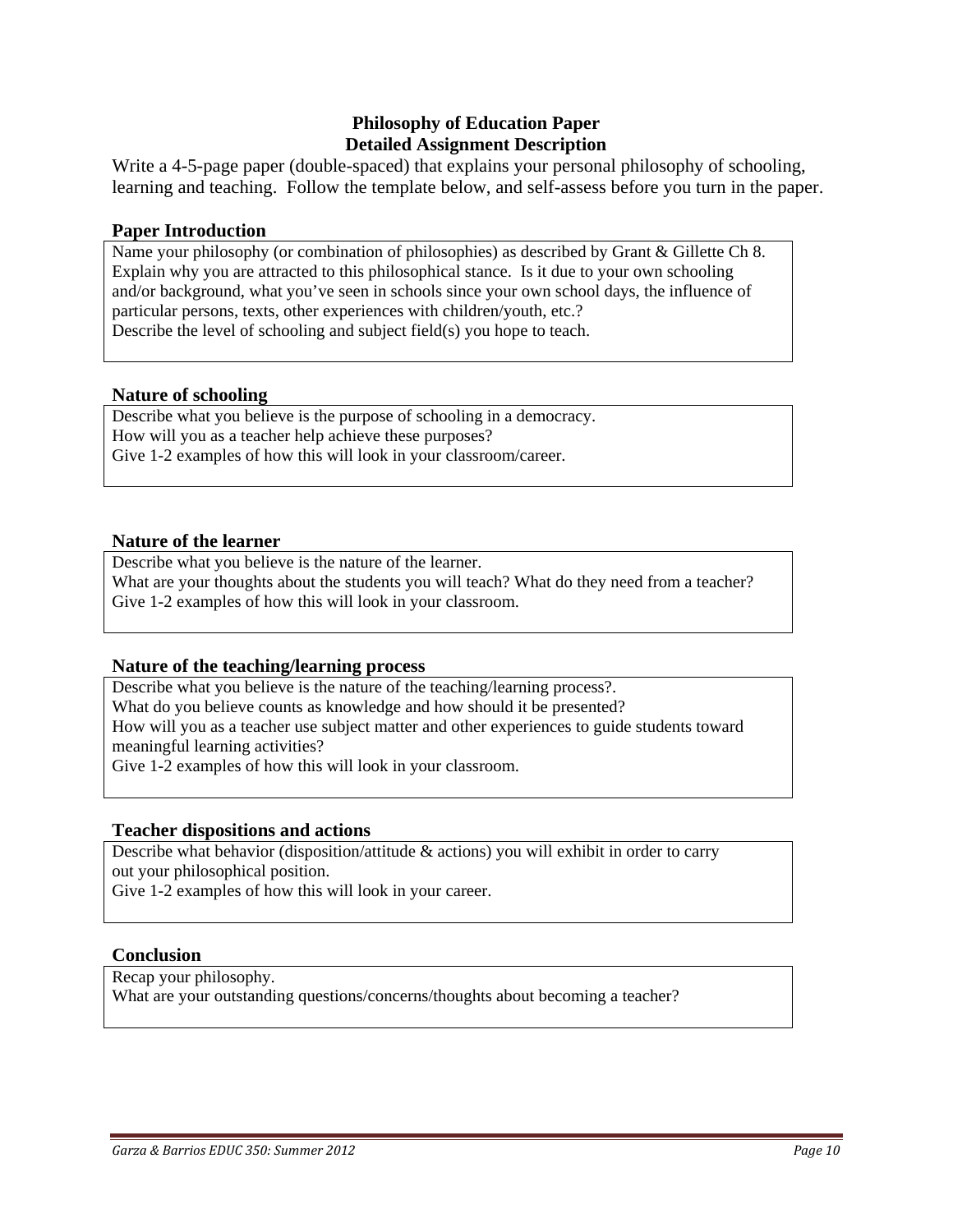# **EDUC 350 Course Schedule Spring 2012 Schedule is subject to change at the discretion of the instructor**

**Note:** As this is a hybrid course, some class sessions will be conducted online as indicated in the syllabus.

| <b>Date</b>       | <b>Topics and activities</b>                    | <b>Assignment</b>                 |
|-------------------|-------------------------------------------------|-----------------------------------|
| <b>First Week</b> | Course overview                                 | <b>Readings:</b>                  |
| Session 1         | Teaching as a profession                        | GG ch. 6                          |
| Monday            |                                                 | <b>TPE 12</b>                     |
| June 4            | Introduction to TPE 12                          | SoE website                       |
|                   |                                                 | http://www.csusm.edu/coe/advi     |
|                   | Assignment description: Special Ed.             | $\sin g$                          |
|                   | inclusion ("outsider") paper                    | Cougar course website at          |
|                   |                                                 | http://cc.csusm.edu/              |
| <b>First Week</b> | Identify & explore the elements of various      | <b>Readings:</b>                  |
| Session 2         | educational philosophies.                       | GG ch. 8                          |
| Wednesday         | Assignment description: Philosophy of Ed        | GG p. 61-62                       |
| June 6            | paper                                           | GG p. 330-331                     |
|                   |                                                 | Due:                              |
|                   | $(my \text{ philosophy} - introduction)$        | Reading Log #1                    |
| Second Week       | View & discuss Fat City video                   | <b>Readings:</b>                  |
| Session 3         |                                                 | VT ch. 1, 2 & 3                   |
| Monday            | <b>Special Needs Education</b>                  | F.A.T. City: all 6 parts          |
| June 11           | (my philosophy - nature of the learner)         | Due:                              |
| <b>ONLINE</b>     |                                                 | Reading Log # 2                   |
|                   |                                                 | <b>Current Event Report</b>       |
| Second Week       | Identify purposes $\&$ goals for education $\&$ | <b>Readings:</b>                  |
| Session 4         | their relationship to curriculum                | GG ch. 1                          |
| Wednesday         |                                                 | GG ch. 4 (curriculum)             |
| June 13           | Assignment Description: Interview of a          | Goals of Ed Survey                |
|                   | Teacher                                         | Standards websites                |
|                   |                                                 | Due:                              |
|                   | (my philosophy – nature of schooling)           | $Rdg Log #3 = goals of ed survey$ |
|                   | (my philosophy - knowledge, teaching/learng)    | Waiver (if applicable)            |
| Third Week        | Identify knowledge, skills &                    | <b>Readings:</b>                  |
| Session 5         | attitudes/dispositions of effective             | GG ch. 2                          |
| Monday            | teachers                                        | <b>Cultural Competent Tchr</b>    |
| June 18           |                                                 | Video: "Believe in me"            |
| <b>ONLINE</b>     | (my philosophy – nature of teachng/learng)      | Overview of Bloom's Txnmy         |
|                   | (my philosophy – teacher dispositions)          | Due:                              |
|                   |                                                 | Reading Log #4                    |
|                   |                                                 | Sp. Ed. Inclusion paper           |
| Third Week        | Examine and determine relationships among       | <b>Readings:</b>                  |
| Session 6         |                                                 |                                   |
|                   | the components of instruction                   | GG ch. 5 (instruction)            |
| Wednesday         |                                                 | GG ch. 9 (governance)             |
| June 20           | Develop flow chart of structures of US          | Bloom's Taxonmy tutorials         |
|                   | schooling governance                            | Due:                              |
|                   |                                                 | Reading Log #5                    |
|                   | (my philosophy – nature of teachng/learng)      |                                   |